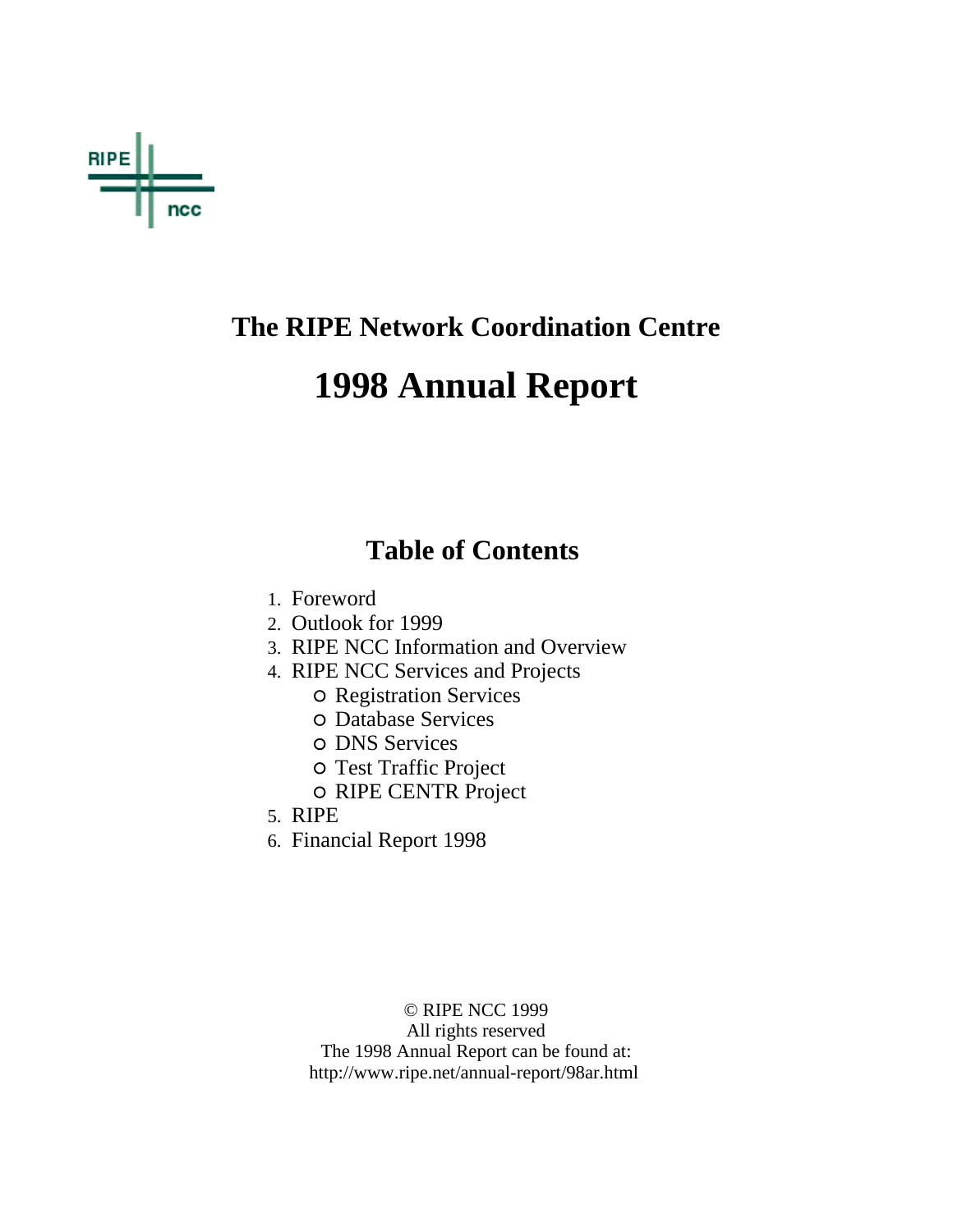### **1. Foreword**

1998 has marked the seventh year of RIPE NCC operations and the first year of its existence as an independent association.

During this year the membership has grown by more than one third to 1,263 members from 76 countries. The membership has continued to take an active interest. Participation in the various RIPE working groups that provide guidance to NCC operations is strong and constructive. The general meeting of the association saw constructive discussion and strong support for the association and its board. We thank the membership for the guidance and support they have provided.

The staff has grown to 50 people, a very international group comprising 18 nationalities and a lot of professional expertise. They have continued to provide the membership with professional services in an impeccably neutral and impartial way. We thank all of them for their contribution to the success of the RIPE NCC in 1998.

The coming year will further see the formalisation of Internet administration through the Internet Corporation for Assigned Names and Numbers (ICANN). Administration of Internet resources will be subject to scrutiny from many parties: governments, consumers, various industry groups and, last but not least, the membership of the RIPE NCC association.

The challenge before us is to play an active role in the process of formalisation, building on the structures we have developed over the years and keeping the interests of the membership in mind. The individual members will have to take an active rather than passive role in this at all levels as awareness of the importance of these issues increases. Members will have to defend the RIPE NCC as a reliable and open institution of industry self-regulation. This must take place at all levels including local forums, national groupings, RIPE and the RIPE NCC association itself, as well as global forums. Without active involvement from the membership it will be impossible for the RIPE NCC to play an effective role in the further formalisation of Internet administration.

1*M*utikitti

**Keith Mitchell** 

**Chairman of the Board**

 $DV$ 

**Daniel Karrenberg**

**General Manager**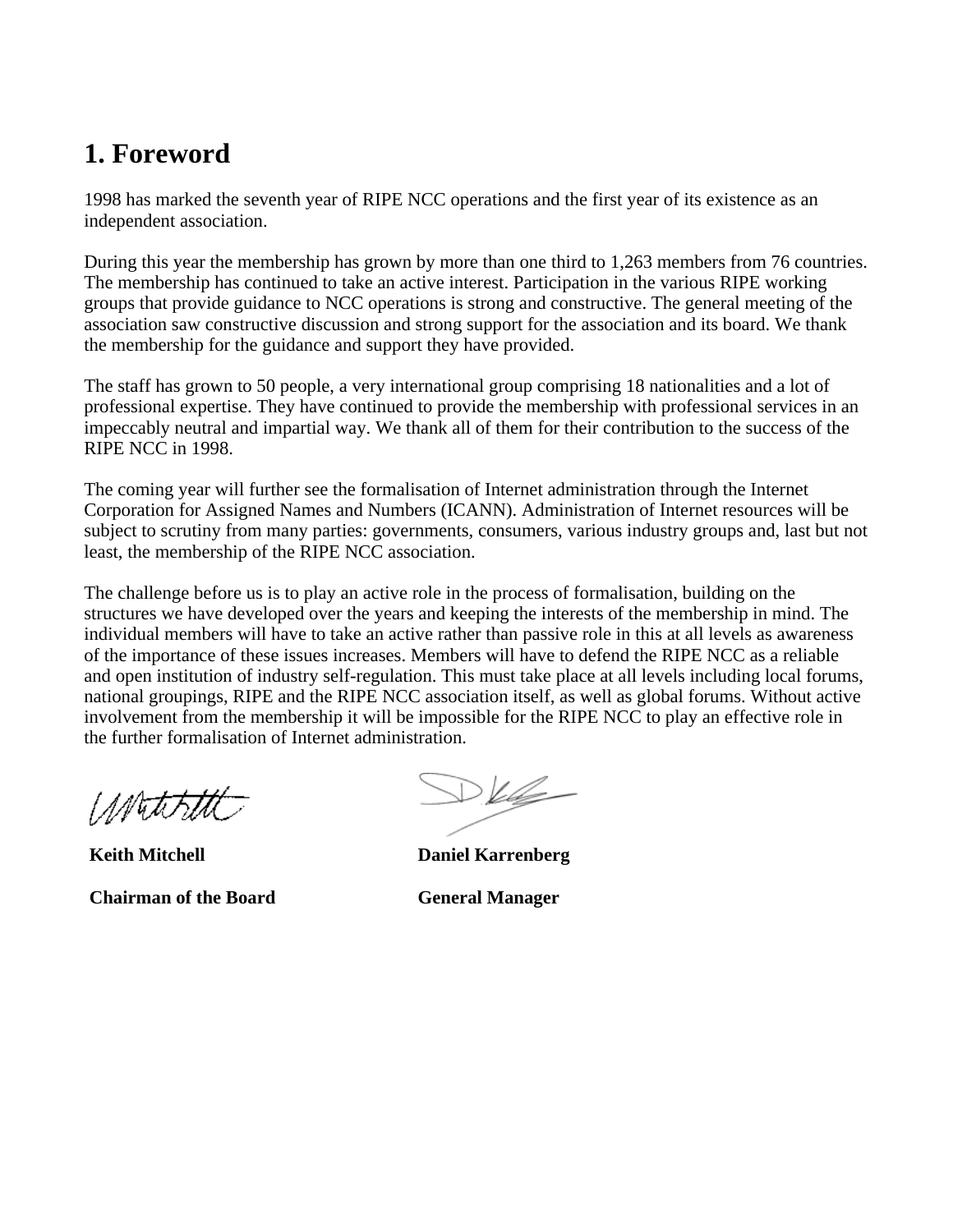### **2. Outlook for 1999**

1999 will be the 8th year of RIPE NCC operations and the second year of the RIPE NCC association as an independent legal entity. The Internet will continue to grow at least as quickly as before and the main challenge of the NCC will be to grow with it.

At the 1998 Annual General Meeting the membership unanimously approved both the activity plan and the charging scheme for 1999. This provides a sound vote of confidence on which the RIPE NCC will build its activities and services in the coming year.

Activities will include the development of internal software tools that will further ensure the delivery of efficient and consistent services. New software tools will be developed for the community providing easier access to existing registration and database services. Existing documentation and training will be revised and additional material developed. Additional topics such as Routing Policy Specification Language (RPSL) and IPv6 address space distribution will be included in the training programme.

An important source of information and documentation is the RIPE NCC Web site. In 1999, the RIPE NCC will introduce a revised Web site to structure and effectively present the enormous amount of information currently available on the site.

In the area of database services, the RIPE database working group has advised the RIPE NCC to fully concentrate efforts on the re-implementation of the RIPE database software. As a result, the development of new functionality to the existing code will cease in early 1999. The new software is expected to be operational in the autumn of 1999.

In addition to planned developments in core services the RIPE NCC, together with suggestions from RIPE, will investigate new projects and work towards developing them into new services. Due to its unique position, the RIPE NCC can play an important role in the field of technical coordination among its members and beyond. In 1999, the Test Traffic Project will complete its initial phase and develop into a service.

In all areas of activity the RIPE NCC will continue to cooperate shared resources with related industry parties, specifically the other Regional Internet Registries (RIRs), to provide consistent services. During 1999 we expect the emergence of further RIRs, most notably an African RIR which is expected to provide operational coordination in part of the current RIPE NCC service region.

The coming year will also see further formalisation of the administrative structures of the Internet. The RIPE NCC will actively take part in these discussions and work constructively with all concerned while representing the interests of the RIPE NCC membership in particular and the wider RIPE community in general.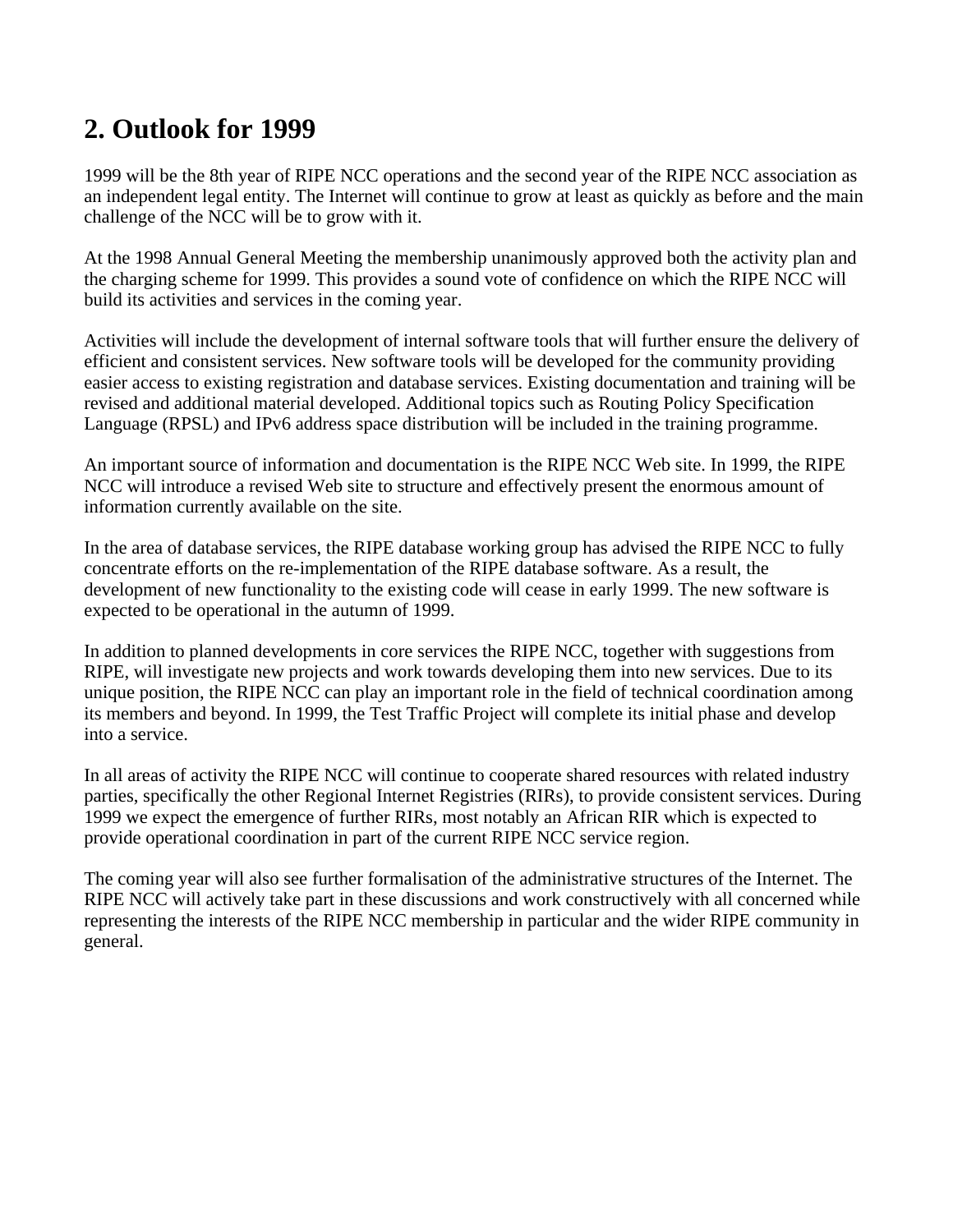## **3. RIPE NCC Information and Overview**

The RIPE Network Coordination Centre (RIPE NCC) has emerged from RIPE (see section 5). As the Internet grew, a need for a bottom-up self regulatory entity for operational coordination was identified. The most important tasks were seen to be maintaining a database of all IP network numbers used in Europe and carrying out the activities of a 'delegated IP registry' for Europe.

The RIPE NCC started in April 1992 with Amsterdam as its home base and 3 staff. The activities delivered by the NCC at that time were performed under the umbrella of services provided by the TERENA Association. As the RIPE NCC subsequently outgrew TERENA, it was agreed by membership and TERENA that the RIPE NCC should establish itself as a legal entity operating as a not-for-profit association. Since January 1 1998, the RIPE NCC has been established as a separate, not-for-profit association. Membership is open to anyone using the RIPE NCC services, primarily Internet Service Providers (ISPs).

The mission of the RIPE NCC is to perform activities for the benefit of the membership in Europe and the surrounding areas; primarily activities that the members need to organise as a group, although they may be competing with each other in other areas. While an activity may result in services being provided to an individual member, performing the activity as a whole must benefit the RIPE NCC membership as a group. The RIPE NCC was established as the first of 3 Regional Internet Registries (RIR) which operate in the world today. The other RIRs include APNIC, serving the Asia Pacific Region, and ARIN, serving the Americas and part of Africa.

The current membership of the RIPE NCC stands at 1,263. In 1998, the RIPE NCC secured service contracts with 356 new members. Countries in the RIPE NCC region that experienced the highest growth in new LIRs were: Germany, United Kingdom, Russia, Italy, Switzerland, France and The Netherlands.

The following chart illustrates the real membership figures of small, medium, and large size LIRs for the past two years as well as the projected membership for 1999.

| <b>RIPE NCC Real and Projected Membership</b> |          |      |            |  |  |  |
|-----------------------------------------------|----------|------|------------|--|--|--|
|                                               | 1997     | 1998 | 1999       |  |  |  |
|                                               | Real     | Real | Projected* |  |  |  |
| Small                                         | 653      | 935  | 1193       |  |  |  |
| Medium                                        | 188      | 253  | 242        |  |  |  |
| Læge                                          | $\Omega$ | 75   | 81         |  |  |  |
| Total                                         | 997      | 1263 | 1518       |  |  |  |

\* the 'projection' is as of September 1998

The RIPE NCC currently provides services for members in 76 countries. Its service region includes Europe, the Middle East, parts of Asia (the former USSR), and the northern half of Africa. A detailed map of the service regions can be found at:

http://www.ripe.net/lir/registries/europe.html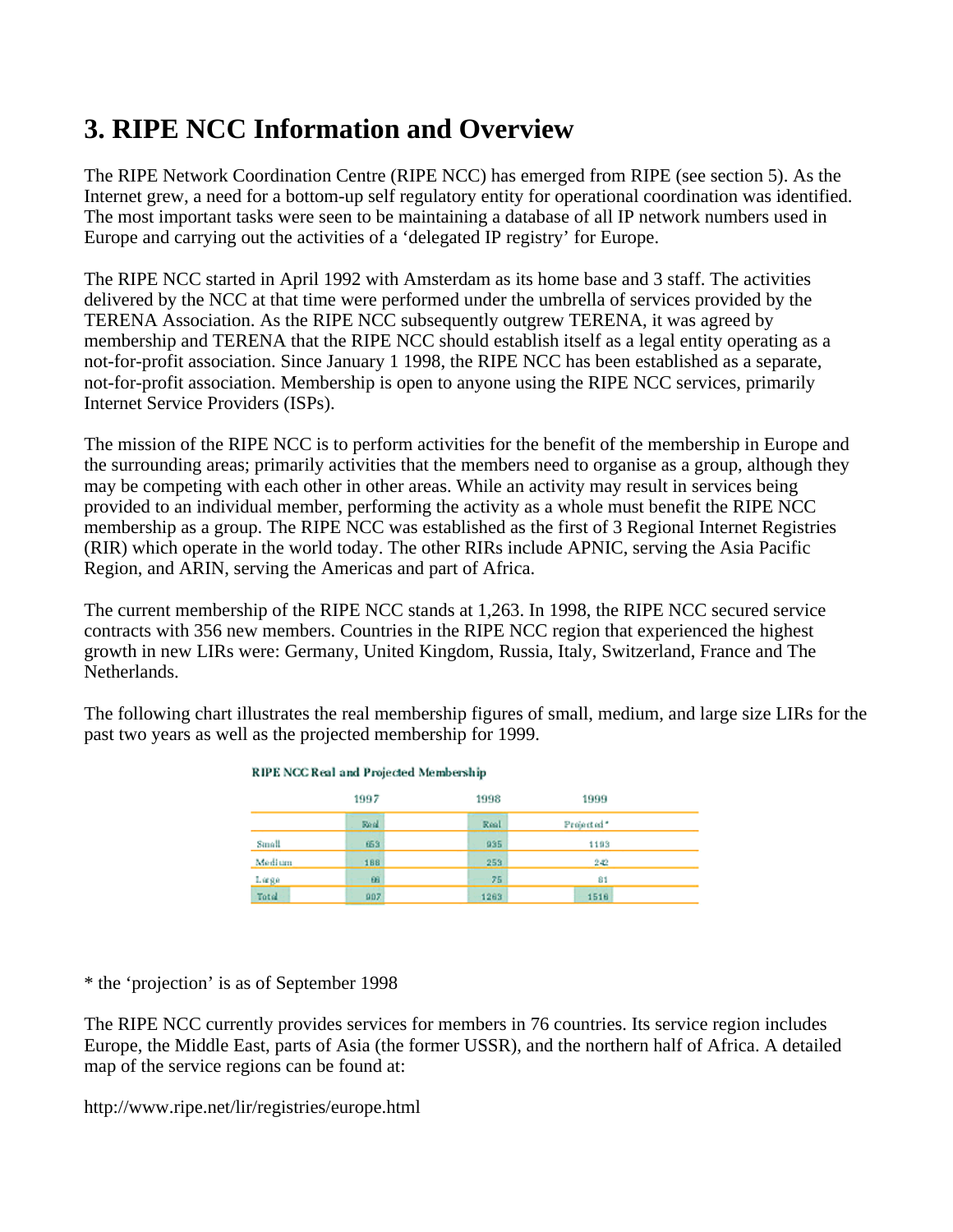### **The RIPE NCC Service Region**



The activities and services of the RIPE NCC are defined, performed, discussed and evaluated in an open manner. New activities are usually suggested from RIPE. The annual activity plan and budget are approved by the membership. The activity plan can be found at:

ftp://ftp.ripe.net/ripe/docs/ripe-162.txt

Results of activities, such as software tools, are made available to the public. Budgets as well as actual income and expenditures are published. Individual data however, is kept in strict confidence.

One of the core activities is to act as the Regional Internet Registry in Europe and the surrounding regions. The service provided to its members ensures the fair distribution of global Internet resources in the RIPE NCC service region required for the stable and reliable operation of the Internet. This includes the handling of requests for assignment and allocation of IP address space, inter-domain routing identifiers, and the management of reverse domain name space. These areas of activity also include auditing and quality control of IP requests, training of LIRs, and producing the documentation related to Local Internet Registries.

Another main activity of the RIPE NCC is to develop and maintain the RIPE database which provides information about address space, domain objects, routing policy, and contact information. Other activities include the administrative support of RIPE, and the research and coordination of new projects such as the Test Traffic Project.

In all of its activities, the RIPE NCC observes strict neutrality and impartiality with respect to individual service providers. In particular it refrains from activities that are clearly in the domain of the ISPs themselves.

More information about the RIPE NCC is available on the Web site at:

http://www.ripe.net/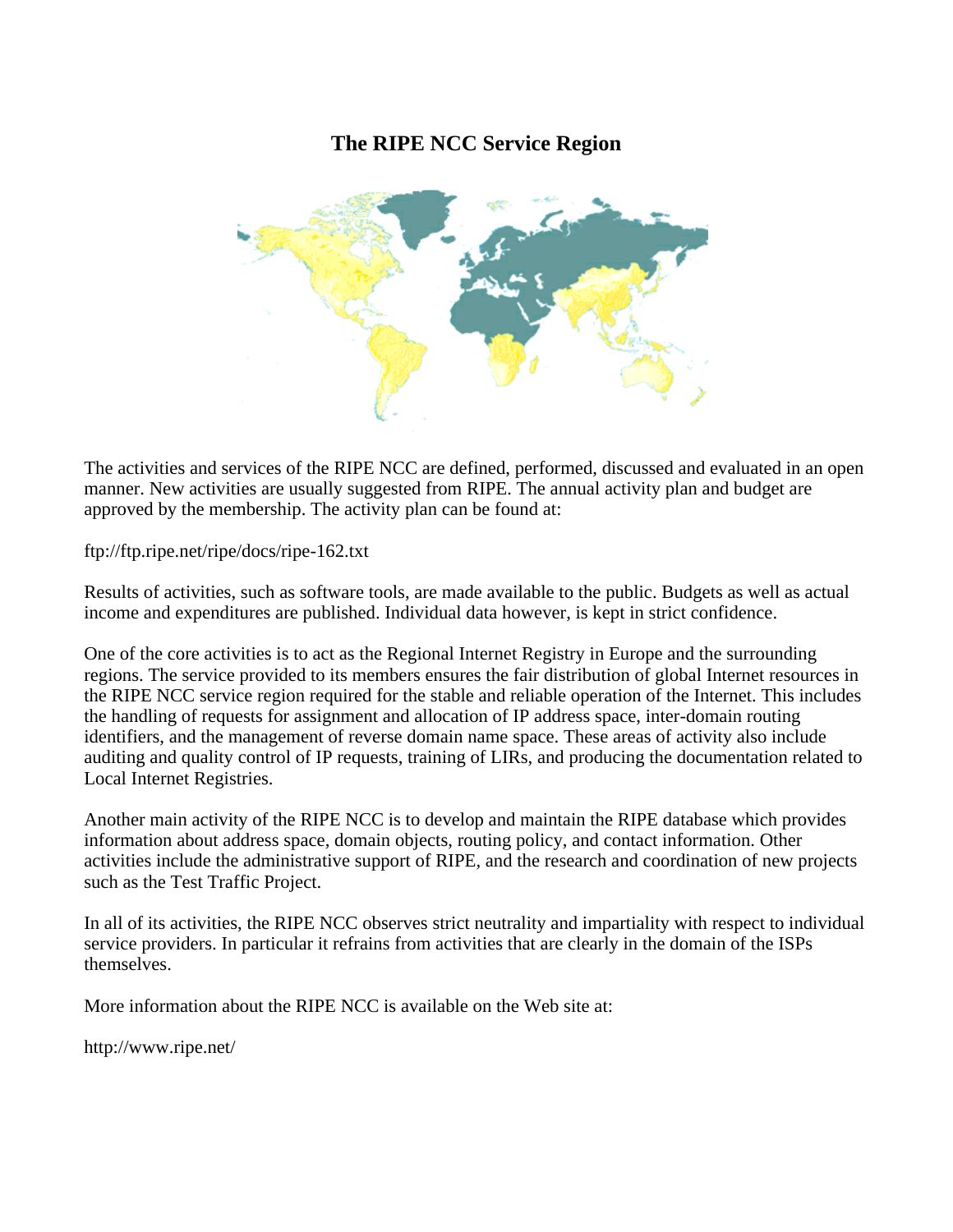# **4. RIPE NCC Services and Projects**

### **Registration Services**

As a Regional Internet Registry, one of the main activities of the RIPE NCC is to provide registration services to its membership. The overall goal of this activity is to provide fair, impartial and stable distribution of Internet numbers, particularly IP address space, in Europe and the surrounding regions.

The tasks performed include the handling of requests for assignment and allocation of Internet addresses and the assignment of routing IDs, as well as the training, auditing and quality control necessary to ensure fair and expedient distribution of these resources. These criteria are also applied when members, acting as LIRs, provide registration services to their customers.



Registration Services currently operates with 14 staff members, 7 of whom began employment at the RIPE NCC during 1998. In the past year, the RIPE NCC has allocated 9,771,034 addresses (approximately 149 /16s) in its service region. A total of 11,260 requests were processed. In the auditing activity, 205 LIRs were audited to check whether they comply with the address assignment and allocation policies and procedures.

Registration Services also provides training courses for the membership. In 1998, the RIPE NCC conducted 27 LIR Training Courses in 13 countries of its service region. Further development of the current training course will continue in 1999 and it is envisaged to extend the existing course portfolio with practical hands-on sections and to produce new courses covering topics in demand such as RPSL (Routing Policy Specification Language) and IPv6 address space distribution.

Another important activity is the coordination of services and policies with the other Regional Internet Registries. Staff members from each Regional Internet Registry met this year at the various meetings directly related to the industry (such as RIPE, IETF, and NANOG meetings) and used the opportunity to coordinate operations and policies. In November, a retreat was organised for the Regional Internet Registries to discuss address assignment policies as well as IPv6. The RIPE NCC continues to work very closely with the other Regional Internet Registries to define guidelines on how IPv6 addresses will be assigned.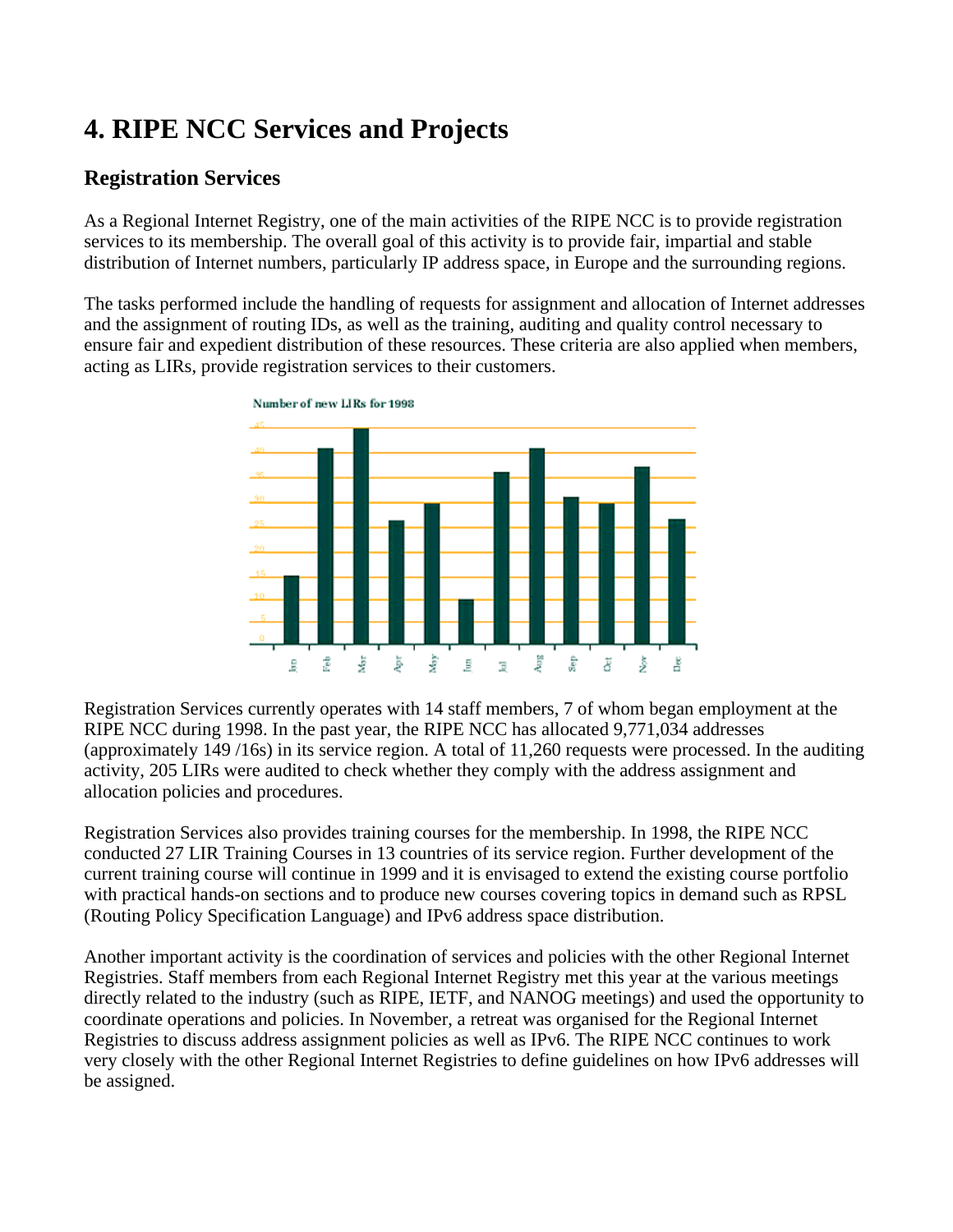The RIPE NCC publishes documents to help its members understand the various procedures and policies. This year, an updated version of the "European Internet Registry Policies and Procedures" document was re-published under the document number ripe-185. In addition, a new document titled "Guidelines for Setting up a Local Internet Registry at the RIPE NCC" (ripe-160) was published to provide the information necessary to establish a new LIR.

The RIPE NCC worked consistently to improve the speed and quality of service delivered to the membership. During 1998, the distribution of the incoming hostmaster mail was automated. In addition, a hostmaster robot was implemented. The robot checks the syntax of the "European IP Address Space Request Form" and transmits errors, warnings and comments back to the sender.

http://www.ripe.net/lir/services/registration.html

#### **Database Services**

Another important activity is the operation and maintenance of the RIPE whois database and the implementation of new database functionality requested by the membership. The RIPE whois database is located at:

http://www.ripe.net/db/whois.html

With the continuous growth of the Internet, more individuals use the database for operational purposes. During 1998, the number of objects in the database almost doubled from 718,677 to a total of 1,390,040. The following chart illustrates the growth in the number of database objects over the past two years.



During 1998, the database on average received 9,912 queries daily, bringing the total of queries to 5,876,972. Correspondingly, the number of updates to the database in 1998 more than doubled to a total of 195,836. To cope with long-term growth, the RIPE NCC installed new server hardware. In addition, further manpower was allocated to deal with various issues related to user support.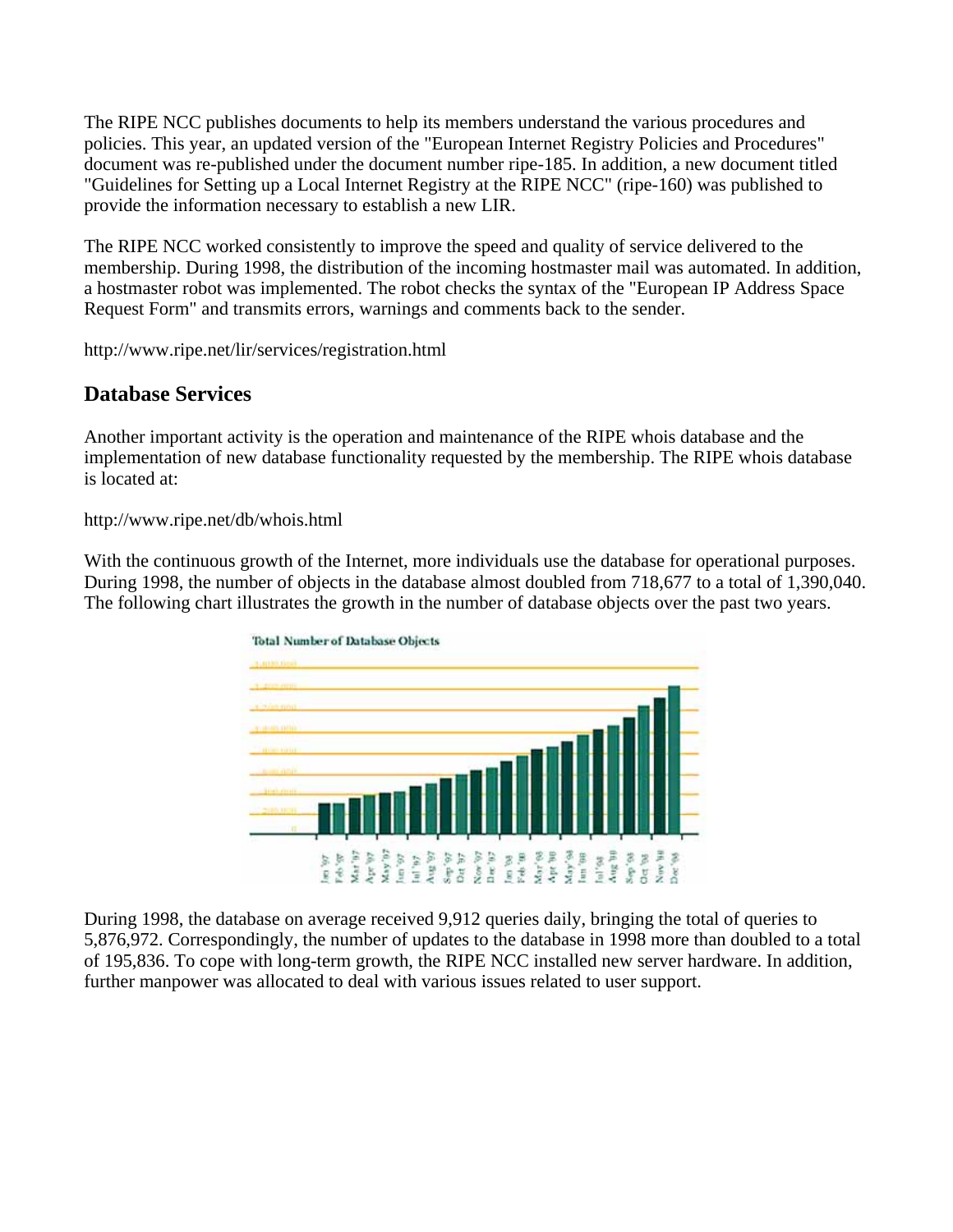Versions 2.1 to 2.2.1 of the DB software were released. New functionality implemented in the latest release include:

- PGP as an additional authentication mechanism:
- referral mechanism for domain objects;
- cross notification for route objects;
- additional syntax checks to prevent inconsistencies;
- referential integrity checks on updates to prevent dangling references;
- performance improvements.

To deal with increased demand the RIPE NCC has planned to re-implement the entire RIPE DB software and progress has been made; the modification of existing functionality has been completed and the design work for the new code has started and will continue in 1999.

Another activity requiring significant resources is the routing registry, specifically, the transition from ripe-181 format to RPSL. Since May 1998, the RIPE NCC operates a server that writes ripe-181 and reads both RPSL and ripe-181. This is the second phase in a four-phase transition plan. The detailed transition plan can be found at:

ftp://ftp.ripe.net/internet-drafts/draft-ietf-rps-transition-02.txt

At the RIPE meeting held in Edinburgh, Scotland, a RPSL tutorial was made available to all interested participants (in cooperation with ISI, the Information Sciences Institute of the University of Southern California). More information about Database Services can be found at :

http://www.ripe.net/db/

#### **DNS Services**

The RIPE NCC reports on the growth of the European Internet via the RIPE Region Hostcount. Every month all of the DNS zones under the ccTLDs (top level domain) in the RIPE Region are examined. The RIPE NCC then publishes summary statistics derived from this data. The results are available on the RIPE NCC Web site at:

http://www.ripe.net/statistics/

During 1998, the RIPE NCC expanded its data collection to include the entire RIPE NCC service region. As a result, 50 new ccTLDs were added. This increased the total number of hosts by approximately 32,000. The total increase in hosts during 1998 was 2,082,064.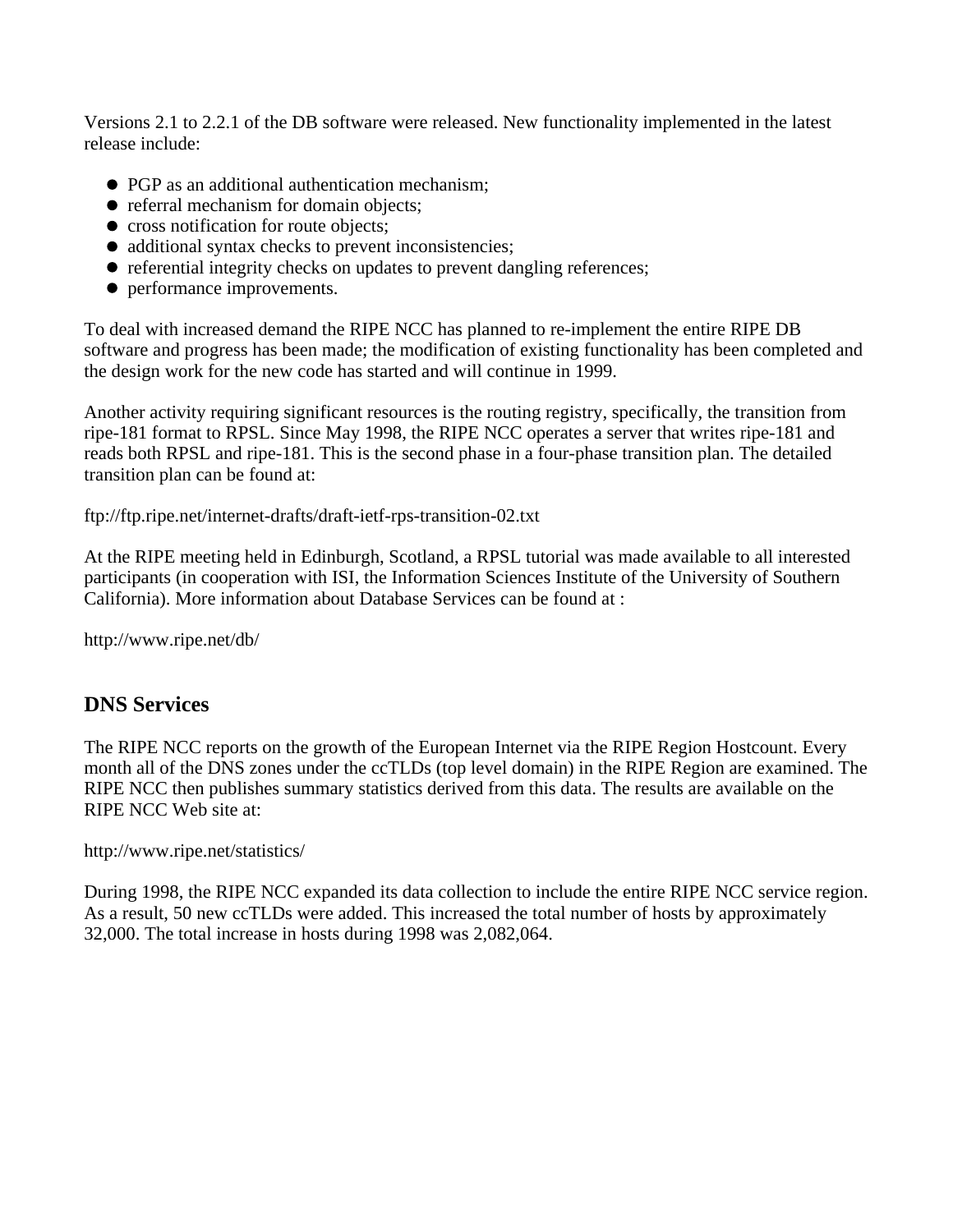#### **RIPE DNS Hostcount**



#### **Test Traffic Project**

The Test Traffic Measurements project aims to reliably and impartially measure performance characteristics of the inter-provider Internet. This is achieved by deploying 'test-boxes' that send measurement traffic to each other. Packet-loss and delays are measured between the test boxes according to the framework and metrics developed by the IETF. Since the RIPE NCC has an impeccable track record of neutrality and impartiality it is an ideal organisation to perform such measurements in a trusted way.

In the autumn of 1998 the deployment of the initial test network consisting of 22 boxes in 11 countries has been completed. The results look very promising. In the first half of 1999 further verification will be done, 20 new boxes will be deployed and data taking will be largely automated. In the second half of 1999, more complex products from the raw measurements will be developed and a significant number of additional test boxes will be deployed.

#### **RIPE CENTR Project**

CENTR, Council of European National Top level domain Registries is a project which was developed during 1997 by RIPE, in particular the Top Level Domain Working Group (TLD-WG).

With the impending formalisation regarding the administration of the Internet domain name system, a TLD-WG task force identified the need for European TLD registries to have a focal point at which to discuss matters of policy affecting ccTLDs and to present the position of participants with one voice. The Project was initiated at a meeting of representatives from European TLD registries on March 2 1998. The registries of 36 countries gave their support to the project which was funded on a voluntary basis for 1998. The RIPE NCC was asked to execute the initial activities of the project while a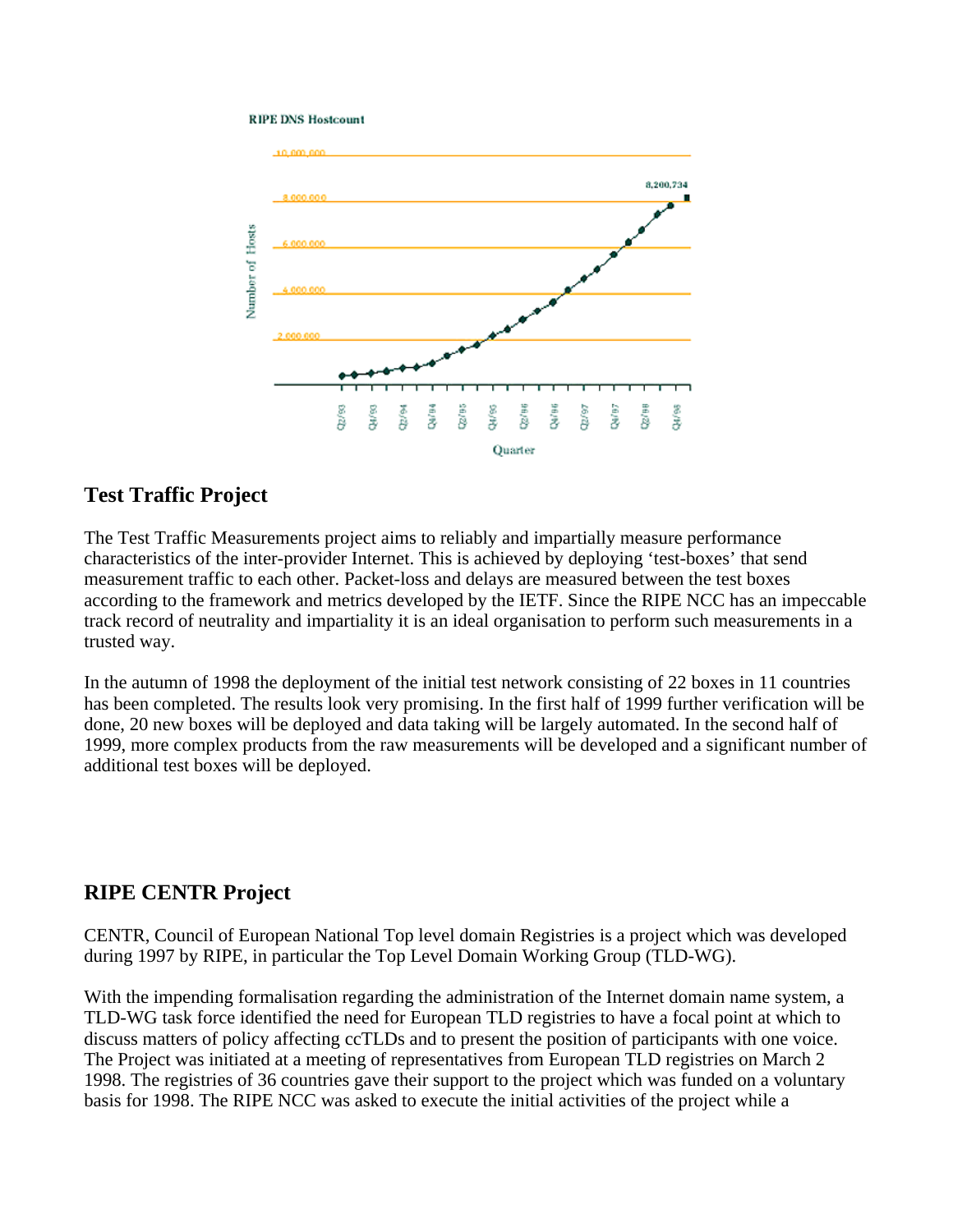procedure was drawn up to establish CENTR as a separate legal entity.

CENTR has enjoyed an active first year and has been able to comment and make statements on behalf of the group on matters relating to Internet Governance and the transition from IANA to the newly formed ICANN. CENTR has also been involved and continues to give input to the process to form the Domain Name Support Organisation as required in the ICANN bylaws.

With the assistance of the RIPE NCC, CENTR staged a Workshop for the Technical staff of TLD registries in June and a Managerial workshop in September. Gathering information on the practices of registries has begun and should be published during 1999.

A process is now in place to establish CENTR as a separate legal entity with a small secretariat to continue the work and develop it further. In early 1999, an Executive Committee will be elected by those who have formally committed to join CENTR. This Committee will be entrusted with the task of appointing staff and deciding on a suitable location where to establish CENTR.

All relevant CENTR documents, details of participating registries and CENTR meeting information are located on the CENTR Web site at:

http://www.centr.org/

All relevant TLD-WG documents can be found at:

http://www.ripe.net/wg/tld/index.html

### **5. RIPE**

The RIPE community is an important source of public input for the RIPE NCC. RIPE also plays an influential role in setting the annual activity plan of the RIPE NCC. The staff of the RIPE NCC regularly report at RIPE meetings and ask for feedback from participants on issues relevant to the RIPE community.

RIPE (Réseaux IP Européens) is a collaborative organisation open to all parties operating wide area IP networks in Europe. The objective of RIPE is to ensure the administrative and technical coordination necessary to enable the operation of a pan-European IP network.

The RIPE NCC facilitates the organisation of meetings for the RIPE community. These meetings are held 3 times per year and are open to the public. The main purpose is to discuss technical and policy issues affecting the Internet Service Providers in the RIPE NCC region and beyond.

In each meeting, discussions take place in the form of working groups. These discussions include technical matters such as DNS, routing and databases. Other groups are concerned with policy issues such as IP assignments and allocation policies. The RIPE NCC also provides operational support for the chairpersons of these groups. The chairpersons are usually elected by members of the working group and are not RIPE NCC staff members. To further aid the RIPE community, the RIPE NCC facilitates RIPE working group mailing lists and web pages to allow for open public debate on important Internet issues relevant to the RIPE community.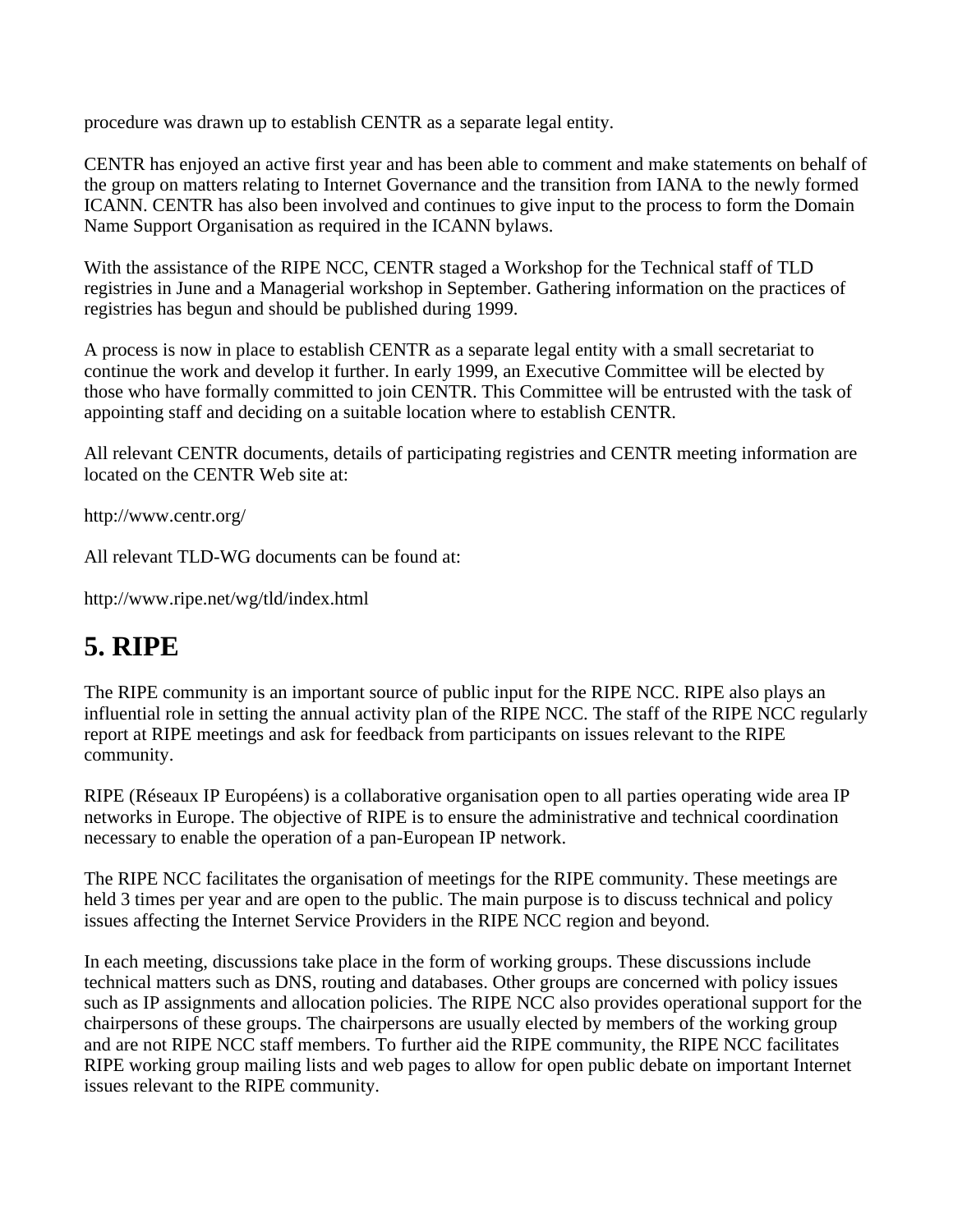The RIPE NCC coordinates venues, connectivity, publication of minutes and presentations as well as the general administration of these meetings. In 1998, the following RIPE Meetings were held:

Further detailed information about RIPE can be found on the RIPE NCC Web site at:

http://www.ripe.net/info/ripe/ripe.html

| 1998 RIPE Meetings          |                            |               |  |  |  |  |
|-----------------------------|----------------------------|---------------|--|--|--|--|
| <b>RPE29, January 28-30</b> | Amsterdam, The Netherlands | 220 Attendoos |  |  |  |  |
| RPE30, May 18-20            | Stockholm, Sweden          | 232 Attendees |  |  |  |  |
| RIFE 31, September 23-25    | Edinburgh, Scotland        | 270 Attendees |  |  |  |  |

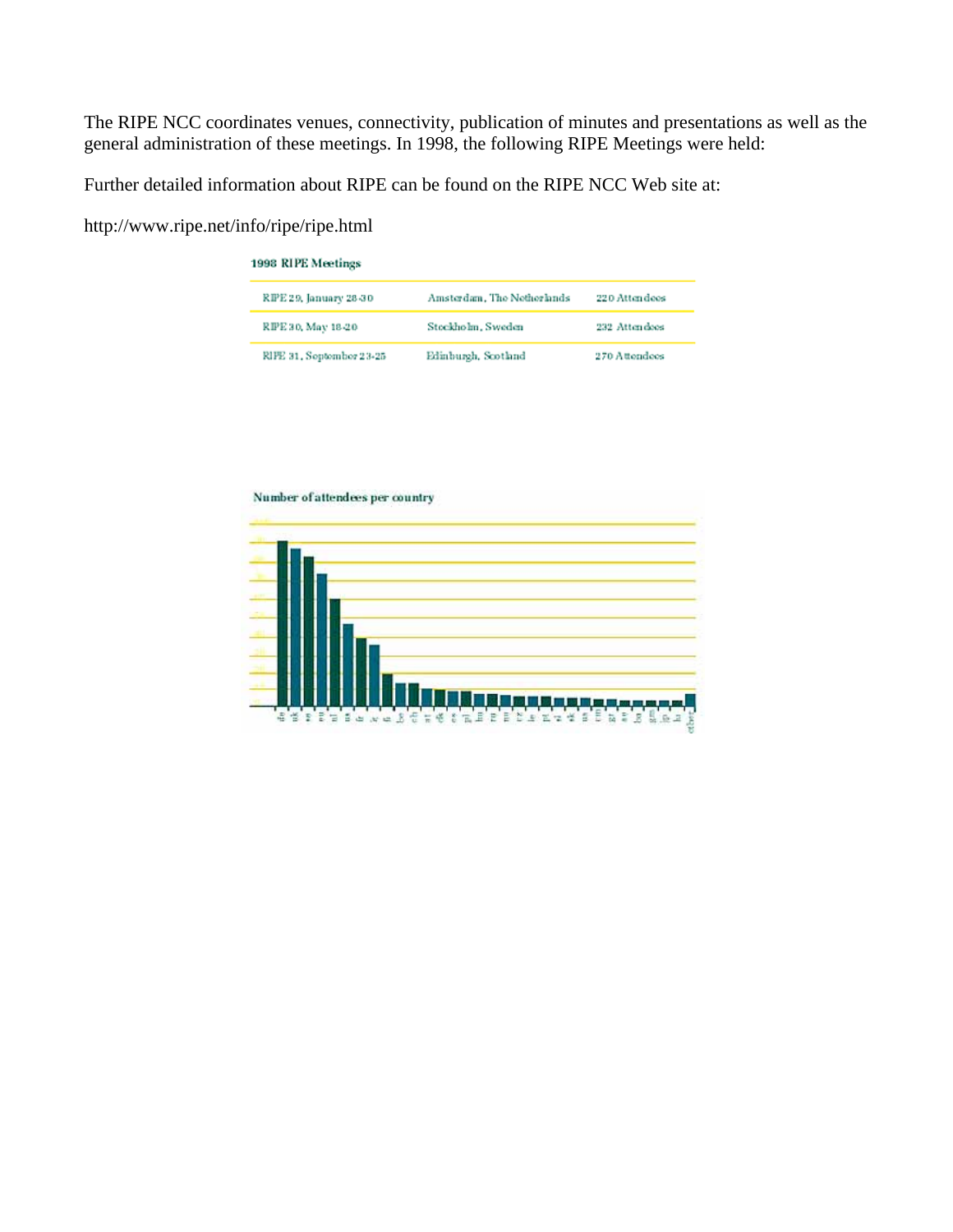# **6. Financial Report 1998**

### **Statement of Income and Expenditures (in k XEU**)

|                                              | 1998           |       | 1997  |            |
|----------------------------------------------|----------------|-------|-------|------------|
| <b>Income</b>                                |                |       |       |            |
| Fees                                         | 3,996          |       | 2,244 |            |
| Other income                                 | 95             |       | 19    |            |
| <b>Total income</b>                          |                | 4,091 |       | 2,263      |
| <b>Expenditure</b>                           |                |       |       |            |
| <b>Operating costs</b>                       | 2,678          |       | 2,093 |            |
| Depreciation                                 | 249            |       | 52    |            |
| <b>Total expenses</b>                        |                | 2,927 |       | 2,145      |
| <b>Surplus before</b><br>miscellaneous costs |                | 1,164 |       | <b>118</b> |
| <b>Miscellaneous</b><br>costs                |                |       |       |            |
| Doubtful<br>debtors/Credit notes             | 322            |       | 245   |            |
| Personnel fund                               | 152            |       | 315   |            |
| Moving expenses                              | $\overline{0}$ |       | 60    |            |
| <b>Total miscellaneous</b>                   |                |       |       |            |
| costs                                        |                | 474   |       | 620        |
| <b>Financial</b><br>expenses                 |                |       |       |            |
| <b>Bank</b> interest                         | $-29$          |       | $-9$  |            |
| Exchange rate<br>differences                 | $-28$          |       | 5     |            |
| <b>Banking expenses</b>                      | 15             |       | 8     |            |
| <b>Total financial</b><br>expenses           |                | $-42$ |       | 4          |
| <b>Net surplus</b>                           |                | 732   |       | -506       |